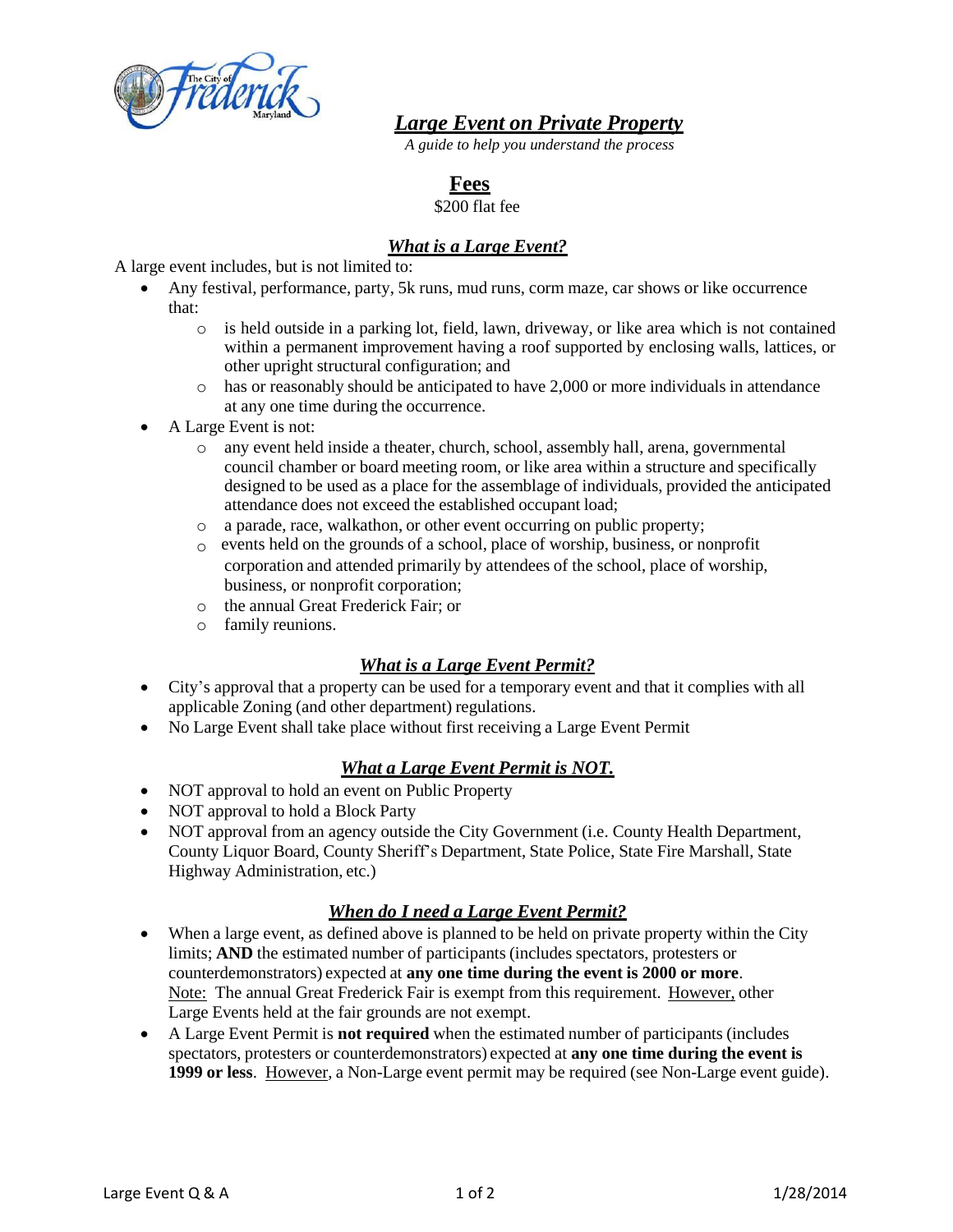- Complete Large Event Permit application in its entirety
- Provide 6 (six) copies of the following:
	- o Plan of the property showing the location of the event
	- o Plan showing location of all onsite parking
	- o Plan showing location of all vehicle entrance and exits
	- o Plan showing location of all offsite parking
	- o Plan showing location of vehicle entrance and exits for offsite parking to the event
	- o Plan showing path of travel for pedestrians to travel from the offsite parking
	- o Plan showing traffic control in and out of the event as well as directional signage and location of traffic control personnel
	- o A description of any recording equipment, sound amplification equipment, banners, signs or other attention getting signs or devices to be used in connection with the event.
	- o A plan showing the location and number of trash refuse receptacles
	- o Copy of contract for private security or additional police services outlining type, time and number of security personnel

### *How does the process work?*

- 1. Submit completed application and all supporting documents to the Building Department. Note: Applications are required to be submitted a **minimum of 90 days prior to the start of the event**.
- 2. Copies of the application are distributed to the following departments for review and approval:
	- Planning and Zoning Determines if the proposed event complies with the Land Management Code
	- City Engineer Ensures compliance with traffic control and parking requirements
	- Police Department Ensures compliance with traffic control and security requirements
	- DPW Ensures compliance with sanitation requirements
- 3. Any discrepancies noted or questions from the above departments will be mailed, e-mailed or faxed to the applicant.
- 4. If there are no additional issues to address and approvals are given by each department, a Large Event on Private Property Permit is issued and mailed to the applicant.

### *Are there any inspections required?*

• NO, There are no inspections required from the City of Frederick. However, inspections may be required from an agency outside the City Government (i.e. County Health Department, County Liquor Board, County Sheriff's Department, State Police, State Fire Marshal, State Highway, Administration, etc.)

**REMEMBER – The event cannot take place until the permit has been issued. The approved permit documents shall be onsite during the entire event and shall be made available upon demand. Non**compliance or any violation of Chapter 18 of the City Charter and Code or any of the terms and **conditions placed on the permit may result in suspension or revocation of the permit and immediate termination of the event.**

We are here to assist you during this process. If any questions arise, please don't hesitate to contact our offices.

#### **Office Staff Contacts:**

| Permits Coordinator | 301-600-3829 |
|---------------------|--------------|
| Permits Technician  | 301-600-3813 |
| Planning and Zoning | 301-600-1499 |
| Engineering         | 301-600-1406 |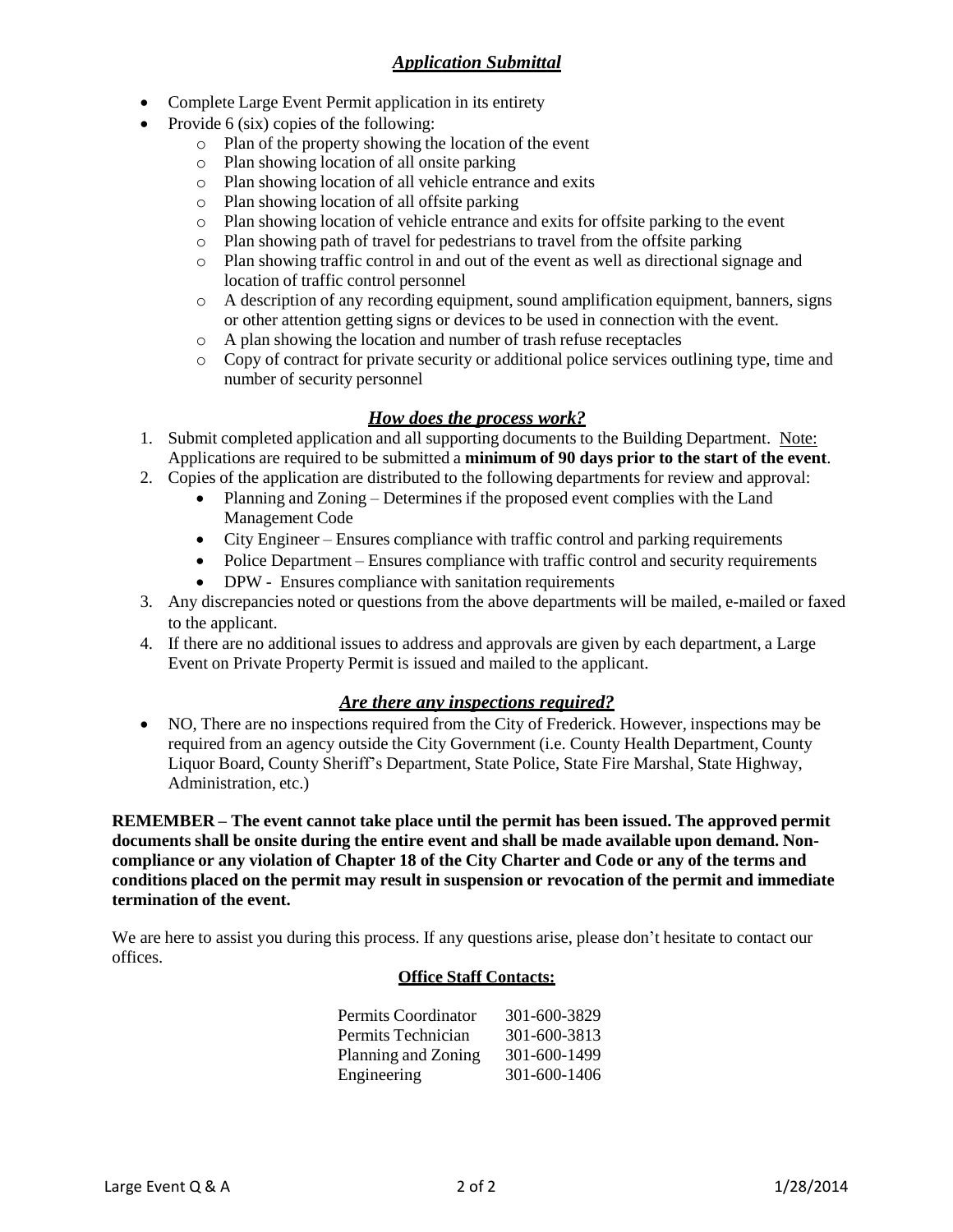Building Department Municipal Office Annex 140 W. Patrick St. Frederick, MD 21701 301-600-3808 FAX: 301-600-3826 www.cityoffrederick.com



*FOR OFFICE USE ONLY*

*App.No:*

*App.Type Code:*

*Tax ID: 02-*

*App. Date:*

# *APPLICATION TO CONDUCT A LARGE EVENT ON PRIVATE PROPERTY*

*APPLICATIONS MUST BE SUBMITTED AT LEAST 90 DAYS PRIOR TO DATE OF EVENT.*

 *PLEASE READ AND COMPLETE THIS DOCUMENT IN ITS ENTIRETY. APPLICATION WILL NOT BE ACCEPTED UNLESS ALL SPACES ARE FULLY COMPLETED.* 

| <b>Applicant Name:</b>            |                |  |
|-----------------------------------|----------------|--|
| <b>Applicant Mailing Address:</b> |                |  |
| Daytime Phone:                    | Evening Phone: |  |
| Email Address:                    |                |  |
| Fax Number:                       |                |  |

| <b>Applicant Filed on Behalf of:</b>                      |        |
|-----------------------------------------------------------|--------|
| Mailing Address:                                          |        |
| Phone:                                                    |        |
| Email Address:                                            |        |
| Fax Number:                                               |        |
|                                                           | Name:  |
| Name & Phone info for two $(2)$<br>people to act as Event | Phone: |
| Representatives during the event:                         | Name:  |
|                                                           | Phone: |

| Date(s) of Event (month/day/year):                              |                                   | <b>Event Start Time:</b> |                |
|-----------------------------------------------------------------|-----------------------------------|--------------------------|----------------|
| <b>Time</b> (include set up, clean up etc.):                    |                                   | <b>Event Stop Time:</b>  |                |
| Name & Purpose of Event:                                        |                                   |                          |                |
| Main Activity of the Event:                                     |                                   |                          |                |
| (include Specific Activities Planned)                           |                                   |                          |                |
| Location and Street Address of the Event:                       |                                   |                          |                |
| Total number of participants expected (includes spectators,     |                                   |                          |                |
| protestors, or counterdemonstrators if applicable)              |                                   |                          |                |
| Maximum Number of participants expected at any one time:        |                                   |                          |                |
| Any Street or lane closure required:                            | Yes<br>Location<br>N <sub>o</sub> |                          |                |
| Alcoholic Beverage Available/Allowed:                           |                                   | Yes                      | N <sub>o</sub> |
| Onsite Police & Security services provided by:                  |                                   |                          |                |
| Offsite Police & Security services provided by:                 |                                   |                          |                |
| Onsite traffic $\&$ parking personnel $\&$ signage provided by: |                                   |                          |                |
| Offsite traffic & parking personnel & signage provided by:      |                                   |                          |                |